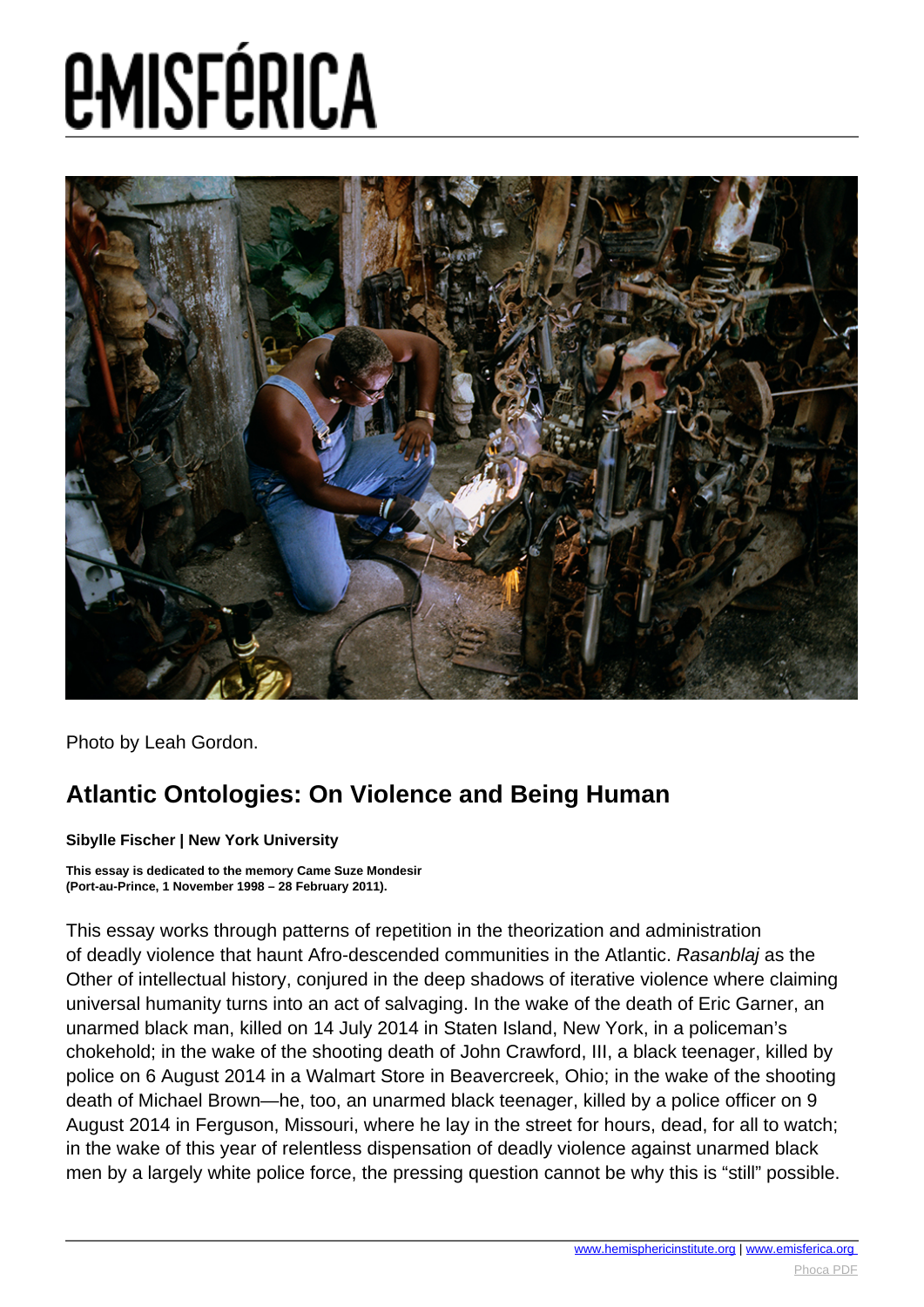The whiggish optimism that colors much of U.S. constitutionalism and multicultural curriculum is but a poor diversion from the many ways in which political thought and the idea of liberty remain deeply tangled in the history of racial slavery. While the prevailing idea behind rights-focused constitutionalism in the U.S. is that political progress happens through an ever more inclusive interpretation of a given set of universal rights, this essay argues that some of the core notions and their common interpretations can only be understood against the backdrop of exclusionary application.

This essay takes rasanblaj as a method: it collides artefacts produced in a poor downtown neighborhood in Port-au-Prince with seventeenth-century political theory and Anglo-Saxon vocabularies of moral theory. John Locke and the atis rezistans.<sup>1</sup> No doubt, the constellation will seem forced by standards of conventional scholarship. The "gathering" of this essay is about patterns of recurrence of thinking liberty in the global north and south. It is not about filiation, less about authorization and redemptive canonization. It takes up Gina Athena Ulysse's challenge to gather thought beyond the "segregated frameworks" of particular disciplines. Scholarly disciplines have their standards of evidence and accepted reasoning. Rasanblaj has only one standard: Does it work? It is an unauthorized gathering in the shadows of authorized practices, fully aware of the risks that come with that. Core organizing concepts in the study of Caribbean cultures—think of "metissage," "creolization," or "transculturation"—reference impersonal forces that underlie the unequal and non-consensual contact between cultures in the Atlantic. Rasanblaj assumes an intention. An intention of resistence.

The sculptures and assemblages that characterize the work of the *atis rezistans* do not engage early modern political theory. They are built from the trash in the streets of Port-au-Prince. Yet, like early modern political philosophy, they invite us to think about what constitutes a human subject. They do so with a twist. They force us to consider what it takes to reconstitute a human subject on fractured grounds: not by way of demanding inclusion in constituted frameworks, but by asking us to consider the constitutive nature of prior exclusions. Liberty is not the opposite of slavery. Life and death are not in a dichotomic relationship. It is time to focus again—this, too, an iteration—on the means of violence, its grounding in the history of Atlantic slavery, and the rituals of subject formation that arise from these grounds. Reading canonical texts in the history of political thought, this essay argues that core concepts in our political vocabulary have been shaped by the history of Atlantic slavery.<sup>2</sup> It argues that the vocabulary of liberty and property, which is essential to contemporary political discourse, can only be fully understood if we place it in the context of arguments and tropes that developed in the shadow of racial slavery, but which are to this day deployed as if untouched by that history.<sup>3</sup>

#### **Freedom!**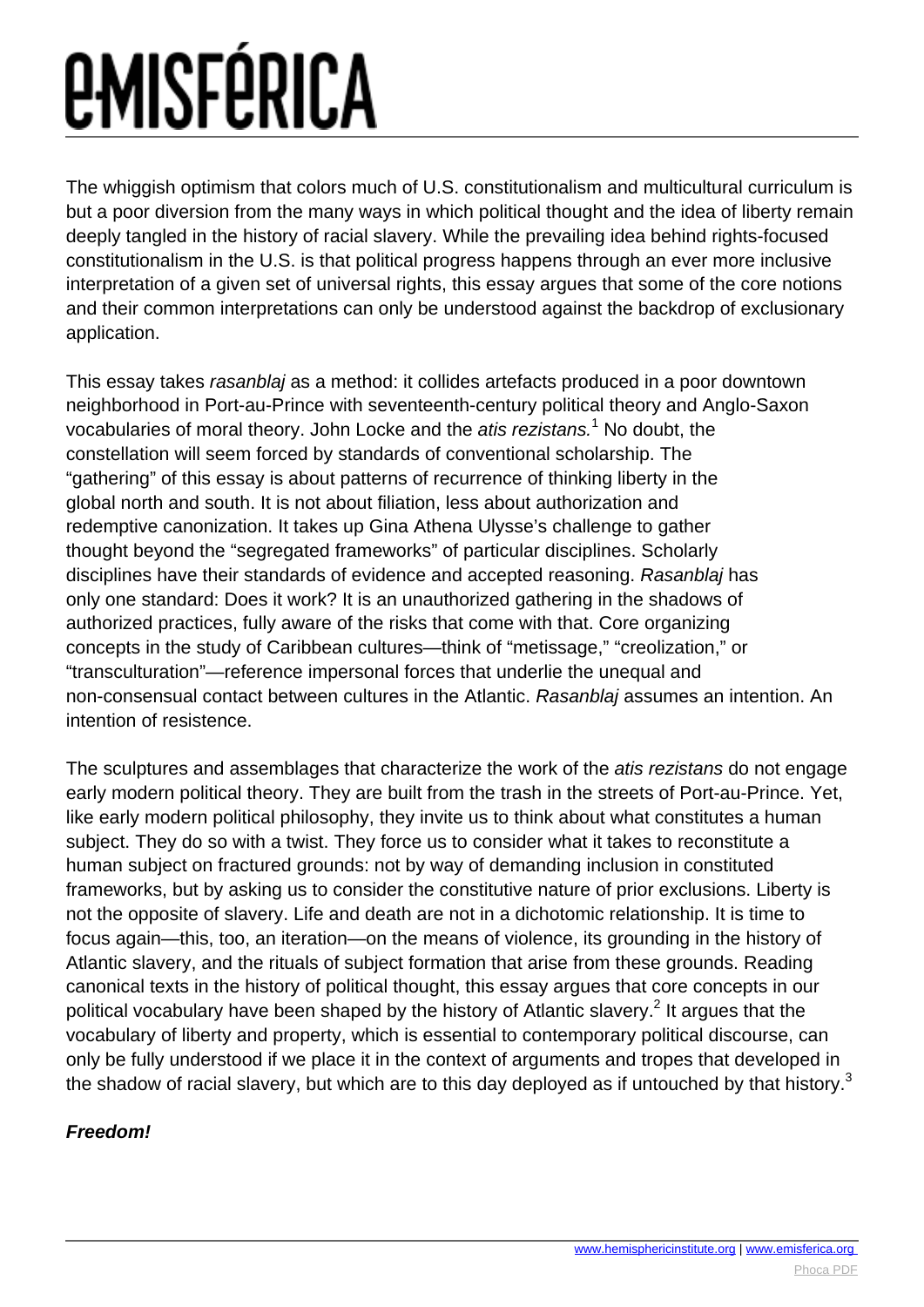

[A](images/e-misferica/11.2_images/112_lg_Fischer_02.jpg)ndre Eugene at work on Freedom! in his workshop in Grand Rue.

Photo by Leah Gordon.



[F](images/e-misferica/11.2_images/112_lg_Fischer_03.jpg)reedom! Photo by Leah Gordon.

Few would dispute that Western political theory and its institutional practice centrally evolve around the notion of liberty. It would not be much of a stretch to map contemporary political cultures between left and right in the Anglo-American sphere of influence onto the spectrum between liberal and libertarian argument.<sup>4</sup> While it has been noted that the modern concept of liberty is genealogically linked to that of slavery, most commentators have been content with the idea that "slavery" is a "root metaphor" in modern political theory. Take John Locke's famous opening in his first Treatise of Government: "Slavery is so vile and miserable an Estate of Man, and so directly opposite to the generous Temper and Courage of our Nation; that 'tis hardly to be conceived, that an Englishman, much less a Gentleman, should plead for't." (§1) Historians of political thought are unanimous in glossing this as a reference to political disenfranchisement under Stuart absolutism in  $17<sup>th</sup>$ -century England rather than a reference to Atlantic slavery. And they are probably right about Locke's intended reference in this paragraph. Still, the fact that Locke was deeply involved in the administration of the New World colonies, had a hand in drafting a constitution that enshrined black slavery, and personally benefitted from the Atlantic trade might give us pause.<sup>5</sup> It matters that Locke, later on, in the Second Treatise of Government, appears to be giving an account of legitimate enslavement. I will return to Locke on slavery. For now we should simply take note that modern political philosophy has largely failed to consider the possibility that some of our core concepts and arguments may be more deeply rooted in the history of Atlantic slavery than the cursory reference to slavery as a "root metaphor" lets on.

Consider a notion like "self-ownership" and the attendant thought experiment of "selling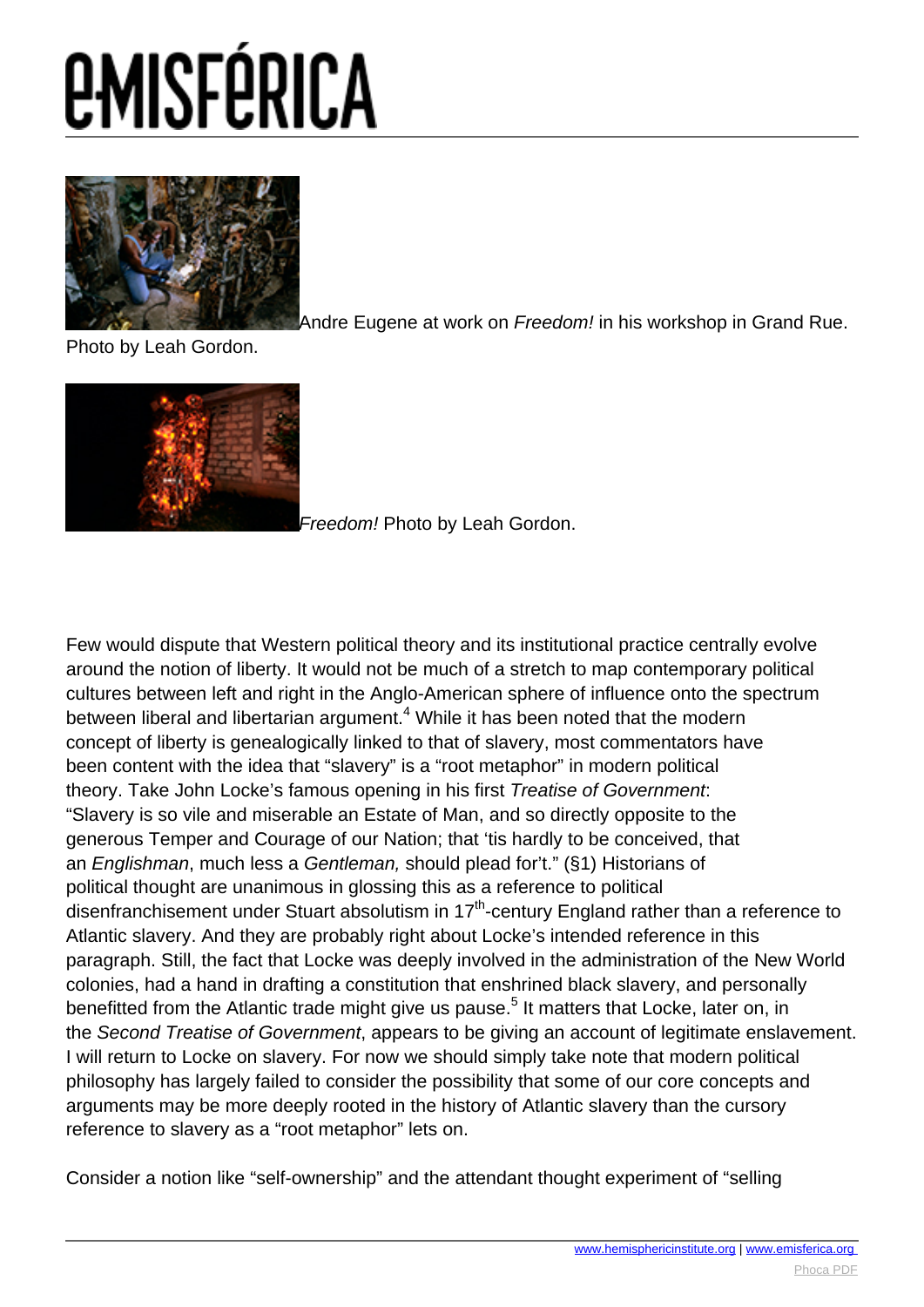oneself into slavery," which continue to occupy a foundational place in contemporary political philosophy.<sup>6</sup> The examples one could cite are countless. Here is one, chosen for appearing in the prominent and carefully curated Stanford Encyclopedia of Philosophy. In an entry titled "Property and Ownership," the legal theorist Jeremy Waldron summarizes arguments between left and right libertarians, represented here by two of the most prominent political philosophers of their generation, Robert Nozick (Harvard) and G. A. Cohen (Oxford):

Some modern authors, following John Locke, have tried to think about this [i.e. a person's control over her own body] in terms of an idea of self-ownership. According to G.A. Cohen (1995) a person owns himself when he has all the control over his own body that a master would have over him were he a slave. Now since a master is entitled to make comprehensive use of his slave for his own profit without owing any account or any contribution to anyone else, it seems to follow from the idea of self-ownership that a person must be allowed to profit equally comprehensively from the control of his own mental and bodily resources. Taking his cue from Nozick (1974) that taxation on earnings is a form of coerced labor (for others or for the state), Cohen concludes that various egalitarian arrangements (like welfare paid for out of taxation) are incompatible with the self-ownership of the rich. We have to choose therefore between principles of equality and principles of self-ownership. Debate on this issue continues: . . .

It is striking that even in the most reduced form of summary, it seems impossible to generate the notion of self-ownership without reference to enslavement.<sup>7</sup> The Lockian origins of this idea are actually somewhat complicated and will be discussed later. Let us just note for now that some twentieth-century philosophers seem to find it enlightening to think of their bodies as a property. There are some fairly obvious philosophical problems to be considered. After all, we don't exist in any way except in our bodies, so who is the owner, and what is being owned? To be sure, someone might say that these arguments simply show that there is now universal agreement about the abhorrence of slavery, and that the idea of slavery is therefore a good test to generate a benchmark for legal and moral constraints. But that leaves the question whether we can truly understand the relationship to our selves as one of enslavement. Is my body my slave? No doubt, enslavement is conjured to capture our intuitions about the relative importance of autonomy. But presented with the question of whether our bodies are our slaves, most scholars would probably agree that it runs afoul of humanistic theories of subjectivity. Far from providing an enlightening scenario for understanding human subjectivity and universal rights, the thought experiment of self-enslavement imports into our political language a strand of violence and coercion, albeit against the self. Waldron's choice of words for describing the entitlement of the slave-owner as the "comprehensive use of his slave for his own profit without owing any account or any contribution to anyone else" is perhaps not inappropriate for the immoral relationship between the slave owner and the slave. But note that it has now become an internal characteristic of the human subject, to be wielded against a state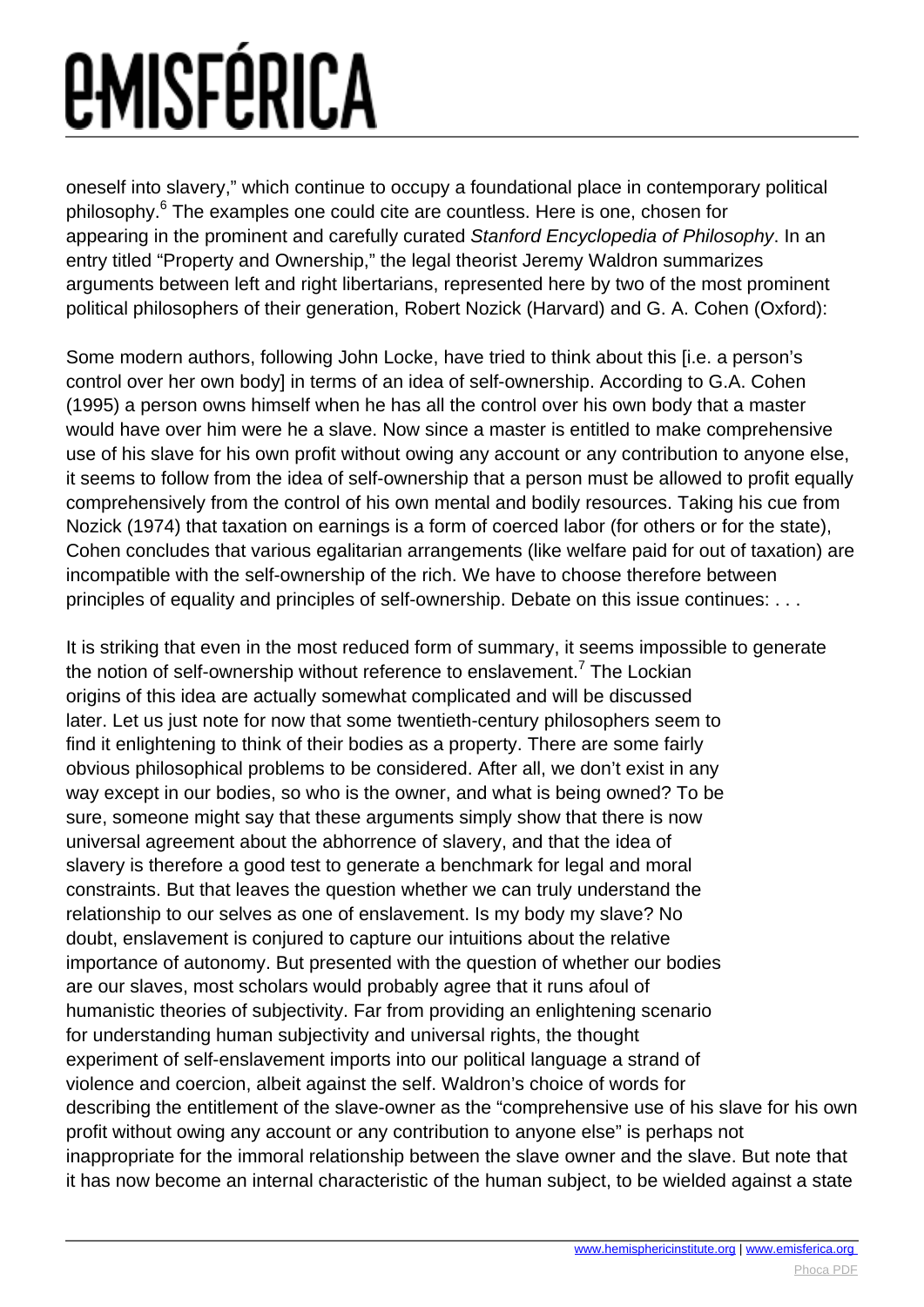that stands forever accused of wielding just such power over the subject. Thought experiments are deployed to test our fundamental intuitions and commitments. The immorality of the master-slave relation should simply lead us to reject it as an account of human relations, be it to the self or to others. Further ethical and political conclusions based on that relationship are disabled by the fact that it in itself is an illegitimate relationship. When enslavement is used as a benchmark it introduces goals and commitments into arguments that are in fact generated under the umbrella of slavery. Justified by a methodology that does not consider genealogies as effective constraints on thought experiments and philosophical examples, the connection between self-ownership and the history of slavery becomes invisible: Philosophy in the shadows of Atlantic slavery.

The hold slavery appears to have over the philosophical imagination is clearly troubling, but we may still wonder whether it has any impact on the substance of Locke's theoretical argument. Arguably it does. It was central for the operations of Atlantic slavery to understand the enslaved as fully constituted as property rather than as a whittled-down subject with rudimentary rights and entitlements, as in the case of ancient and medieval slavery.<sup>8</sup> As the business of slavery expanded from the seventeenth century on and mutated from personal service to plantation slavery, the need to enshrine a new form of unmitigated authority would have been obvious to any political philosopher with an interest in practicalities. John Locke could not have been more explicit. In Article 110 of the Fundamental Constitutions of Carolina we read: "Every freeman of Carolina shall have absolute power and authority over his negro slaves, of what opinion or religion soever."<sup>9</sup> The Seco*ndTreatise of* Government explains what this means. "Absolute power and authority" is "despotic authority," to be distinguished from mere "drudgery," as practiced by the ancients. Despotic authority gives the right to maim and kill.<sup>10</sup> Even though we cannot sell ourselves into slavery, the practice of Atlantic slavery makes it necessary to devise a concept of liberty that allows for ownership in persons.

The evidence is clear: Locke's property-centered concept of liberty and his central notion of self-ownership continue to haunt us to this day. Self-ownership is invoked to place severe limits on the state's ability to pursue welfare for all its citizens. It leads us to accept that we have to choose, as Waldron puts it, between "principles of equality" and "principle of self-ownership." The concept that was most commonly adduced in the philosophical justification of enslavement appears to have mutated into the one that imposes constraints on egalitarian aspirations. The incendiary rhetoric that casts taxation as slavery is thus not just strategic hyperbole. It is a symptom that betrays the extent to which Western thought remains constrained by a theoretical apparatus generated by the practice of Atlantic slavery and its need to cast human relations as property relations.

I will return to these issues shortly. John Locke's account of slavery, in particular, deserves another look. But first I would like to move to the other stage of this essay, the sculptural work of artists known as *atis rezistans* in downtown Port-au-Prince. Thinking about liberty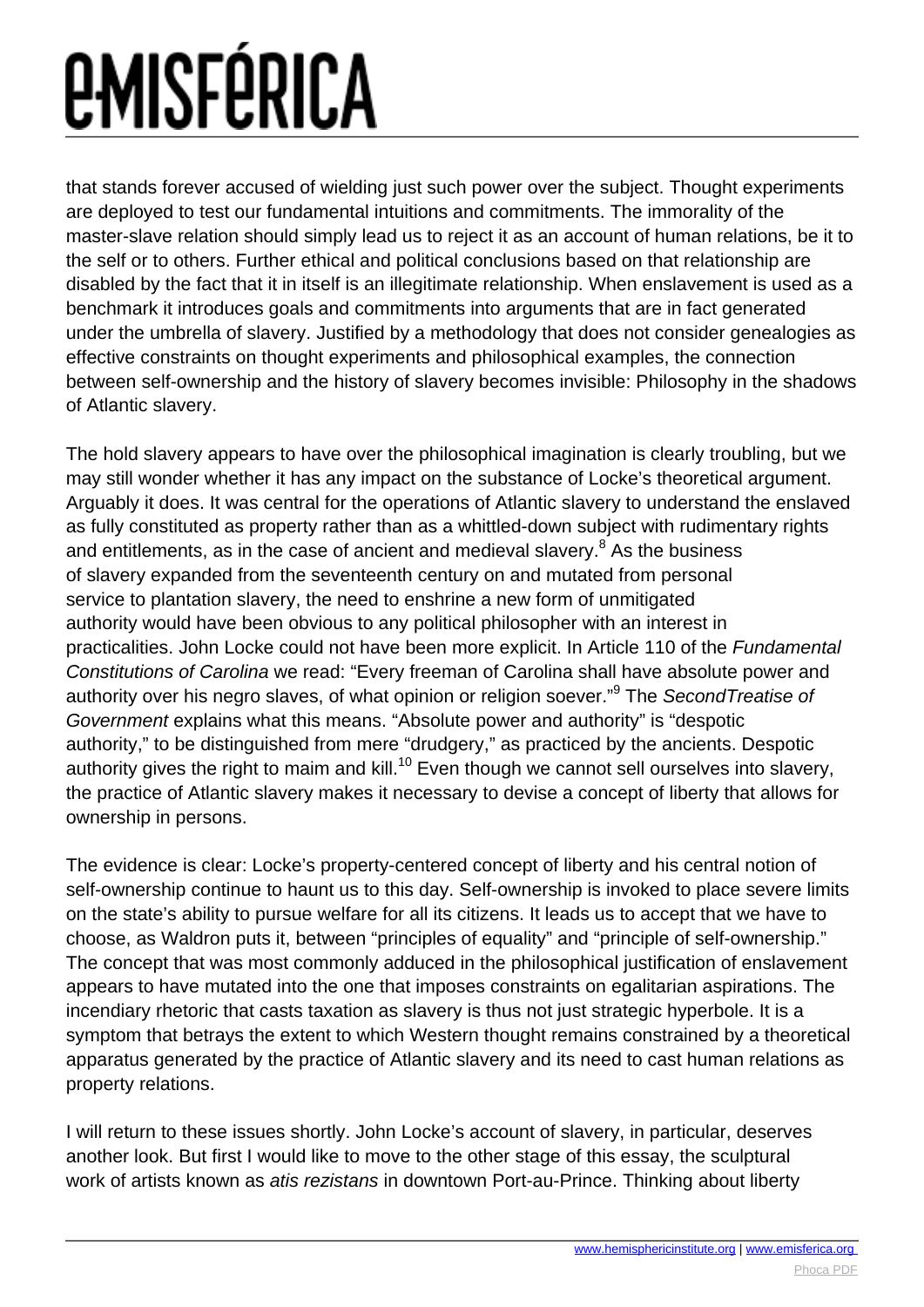through slavery is not the privilege of the northern academy. While there are many other examples I might have chosen, it is not a coincidence that I am here turning to Haitian popular arts with their deep roots in the history of Atlantic slavery and the struggles against it. Haiti was after all the only state founded in a struggle against racial slavery, and the first post-slavery state in the Americas. My approach to the sculptural work of the atis rezistans is akin to my approach to the work of Anglo-American philosophers: it is philosophical rather than ethnographic, and tries to grasp the particularities of language deployed to speak of life and liberty.

I began visiting the workshops of the atis rezistans in Port-au-Prince a couple of years before the earthquake of 2010.<sup>11</sup> Part of the open space that was both studio and community meeting place is now taken over by neighbors who needed to rebuild their homes. Some of the artists left the collective to strike out on their own. Others are dead. Despite the continuing struggle against the effects of structural violence, the collective still exists, and some of its members have entered the global stage with exhibitions in Europe and the United States.



[C](images/e-misferica/11.2_images/112_lg_Fischer_01.jpg)ame Suze Mondesir, Untitled, mixed media. Photo by Laura Blüer.

The ateliers are stacked away in back alleys between the Boulevard J. J. Dessalines, usually just called Grand Rue, and Rue Magasin d'Etat. Some 40 years ago, Grand Rue was a tree-lined commercial street, with banks, cinemas, and furniture stores. Little is left of that today. The shops have disappeared, the hotels have become boarding houses, the cinemas and night clubs burnt down. Tire repair shops, food vendors with kerosene burners, and hawkers of used t-shirts, shoes, and expired antibiotics have invaded Grand Rue. Electricity is intermittent at best, and public sewage does not reach the back alleys of the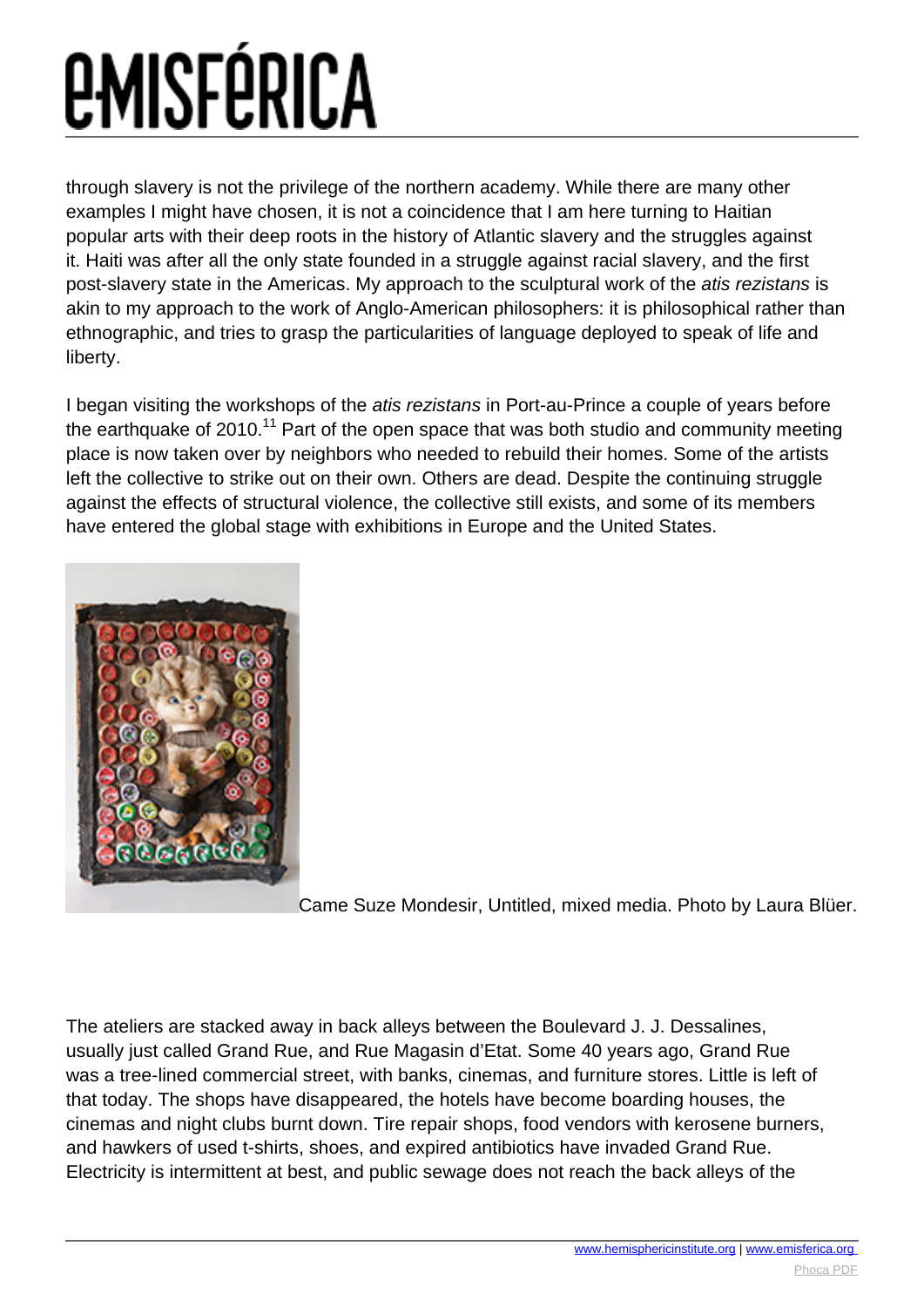main downtown boulevard. During the violent years of the 1990s and early 2000s the area, also known as Fort St. Claire, had been torn apart by gang warfare and violent conflicts between a vigilante group and gang members. While the neighborhood is fairly calm nowadays, it never recovered from the massive destruction of those years, when Aristide had been deposed by a military coup, the U.S had imposed a blockade that prevented basic food stuffs and supplies to come in, and the country seemed to be in free fall. It was during these years that a group of craftsmen—mostly wood workers, mechanics, and carpenters who had all lived and worked on Grand Rue—decided to turn the craft they could no longer sell into art. At first it was only André Eugene and Jean Hérard Celeur. Frantz Jacques aka Guyodo, who is half a generation younger, joined later, and then others: Chabi, Jean Robert Palanquet, and then the kids from the adjacent lakou, among them Came Suze, one of the few girls of the group of ten or fifteen. Eugene, Celeur, and Guyodo were all born in the Grand Rue neighborhood, where, behind the store fronts facing the main road, there had always been hidden a low-slung labyrinth of alleys where living spaces and artisans' workshops intermingled. In fact, much of Port-au-Prince's local furniture production still takes place here, and the wood carvings that tourists (or, more likely, relief workers and members of the "international community") buy at the Toussaint Louverture airport, or on the *malecón* in Santo Domingo for that matter, are likely produced in this neighborhood. This bit of cultural background is, of course, not unimportant: none of the artists have studio training, and their basic schooling is limited. Claiming the status of artists was, by their own accounts, an existential choice.

As Clinton's embargo of Haiti made life in Port-au-Prince increasingly difficult and left artisans without materials to work with, they turned to the trash that was piling up on the streets of Port-au-Prince. Recuperasion, they called their style: burnt-out car chassis, discarded shoes, tires, dolls, human bones, and dessicated rats became the raw material from which they fashioned their sculptures. It is an attempt to bring back to life what has been declared dead. To make trash speak. To give language and wit and beauty to what is most demeaning and ultimately threatening to human life on the streets of Port-au-Prince. While the artists are adamant that their art must not be read as vodou art in the ritualistic sense, the philosophical depth of their sculptures clearly comes from reworking that religious idiom.<sup>12</sup>

I once asked Guyodo about his frequent use of human skulls for his sculptures, and whether we need to understand this in reference to vodou practices. After all, Guyodo claims Baron Samedi as his patron lwa (spirit): his trademark black sun-glasses and goth t-shirts are "totally Baron", he says, with a grin. The skulls—totally Baron, too.

But no, he said, no, he does not use the skull for its vodou valences. "People die here every day, they die on the street, I have seen people die on the street. Nobody looks after them. You go to the cemetery, there is no more space, the dead are buried on top of each other, a few months later, another body on top of the old one. A skull is just a bit of trash, like any other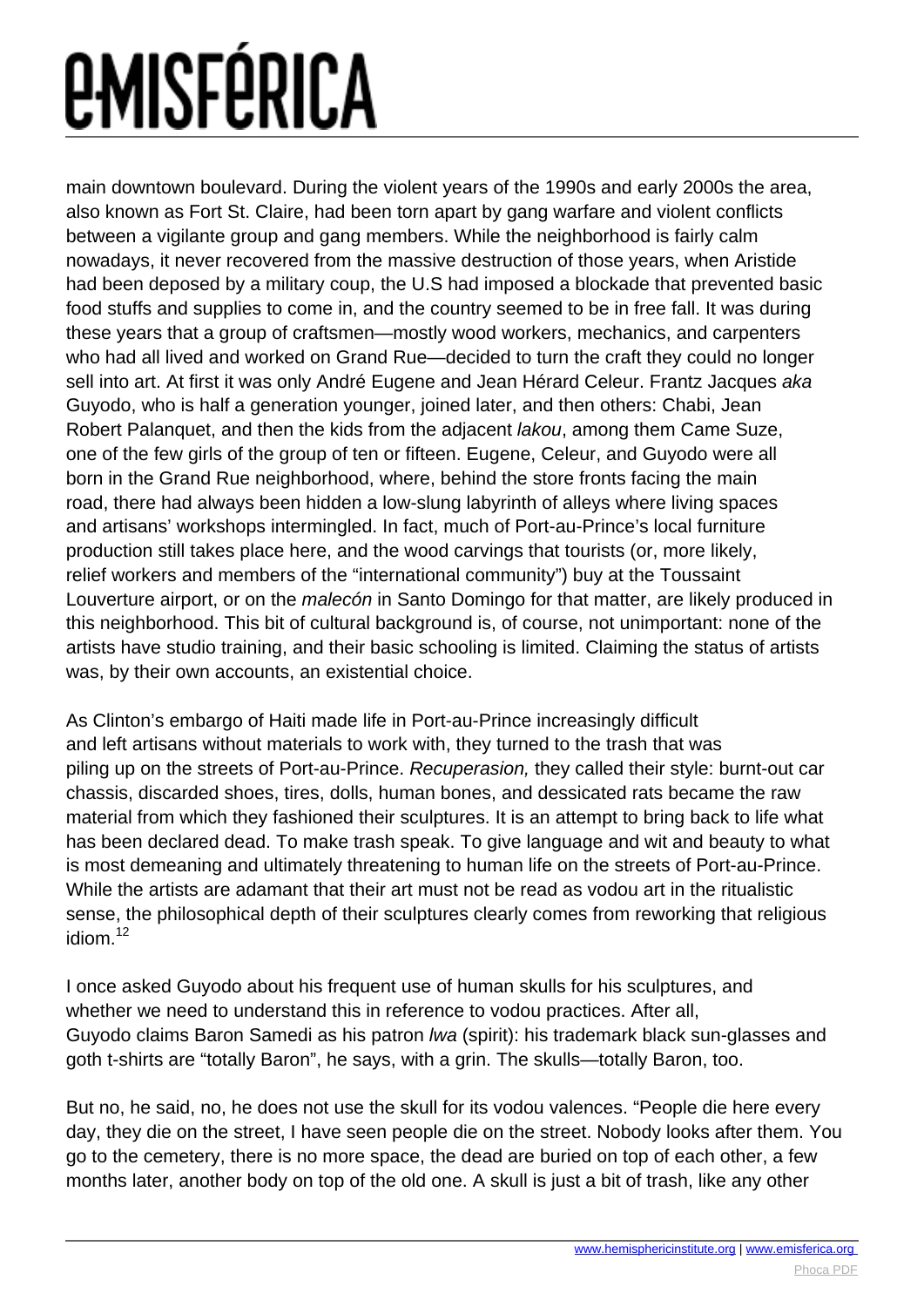piece of trash, nothing more than a tire, a piece of wood, a burnt-out car, a shoe. We make something meaningful and valuable out of trash." The skull is just the most extreme form of recuperation.

Freedom! was commissioned by the Liverpool International Museum of Slavery for the 200-year anniversary of the abolition of the slave trade in 2007. The sculpture was conceived by Eugene, Celeur, and Gyodo in collaboration with Mario Benjamin, the only artist of the group with formal training, and built with the help of a group of kids from the Grand Rue neighborhood. Although it ostensibly commemorates freedom, it does so in an idiom invoking lethal threat and terror rather than liberation, or indeed freedom. The sculpture is an apocalyptic monster, made from scrap metal and trash found in the street: a far cry from the conventional humanitarian rhetoric of European abolitionists and their heirs in the human rights community, but also from the rhetoric of a sculpture like the Marron inconnue, which centered the huge open space in front of the government palace in Port-au-Prince before the palace was destroyed by the 2010 earthquake. Although the Freedom! sculpture does not use a real human skull, the way that many other Grand Rue sculptures do ("Impossible to import," Eugene said), metal pieces cut out to invoke skulls. When lit up, Freedom! looks like a creature with its own post-human energy source and post-human desires, a cyborg from out-of-space. The light bulbs glow like feverish eyes in the dark, perhaps threatening, perhaps haunting, either way alive in an otherworldly way. Remember, too, that electricity is a rare commodity in the shantytowns of Port-au-Prince. Eugene, Gyodo, and Celeur's ateliers turn into furnaces when the fans stop turning. Freedom! is lit up by something we, in Fort St. Claire, don't have.

When asked about the sculpture, Eugene commented, "Haitians fought for their freedom many years ago, but that's not freedom if you don't have anything, no food, no electricity, no books and can't send your children to school. People in my country are fighting for this every day." Freedom from slavery as just another monster, a monster that rose from the debris of the monstrous society that was defeated in 1804? Yes, although that sentiment has been voiced many times before. Alejo Carpentier's novel El reino de este mundo (1949) makes a similar point, and many Haitian historians and social scientists have grappled with the evident fact that the abolition of slavery and the creation of an independent post-slavery state did not bring about equal liberty and well-being for all. But there is a more profound problem signaled here: freedom and slavery are co-dependent ideas in the metropolitan imagination. Freedom!, on display in Liverpool to commemorate the abolition of the slave trade by one of the countries that most benefitted from the trade, is as site-specific as the sculptures on display in Eugene's courtyard. In some sense, the most brilliant move in the co-operation between the Liverpool Slavery Museum and the Grand Rue artists is simply this: the artists chose to commemorate slavery with a sculpture that's called freedom, but looks like slavery. Let me put this in more theoretical terms: why did anybody ever think that freedom from slavery would be a realization of the most cherished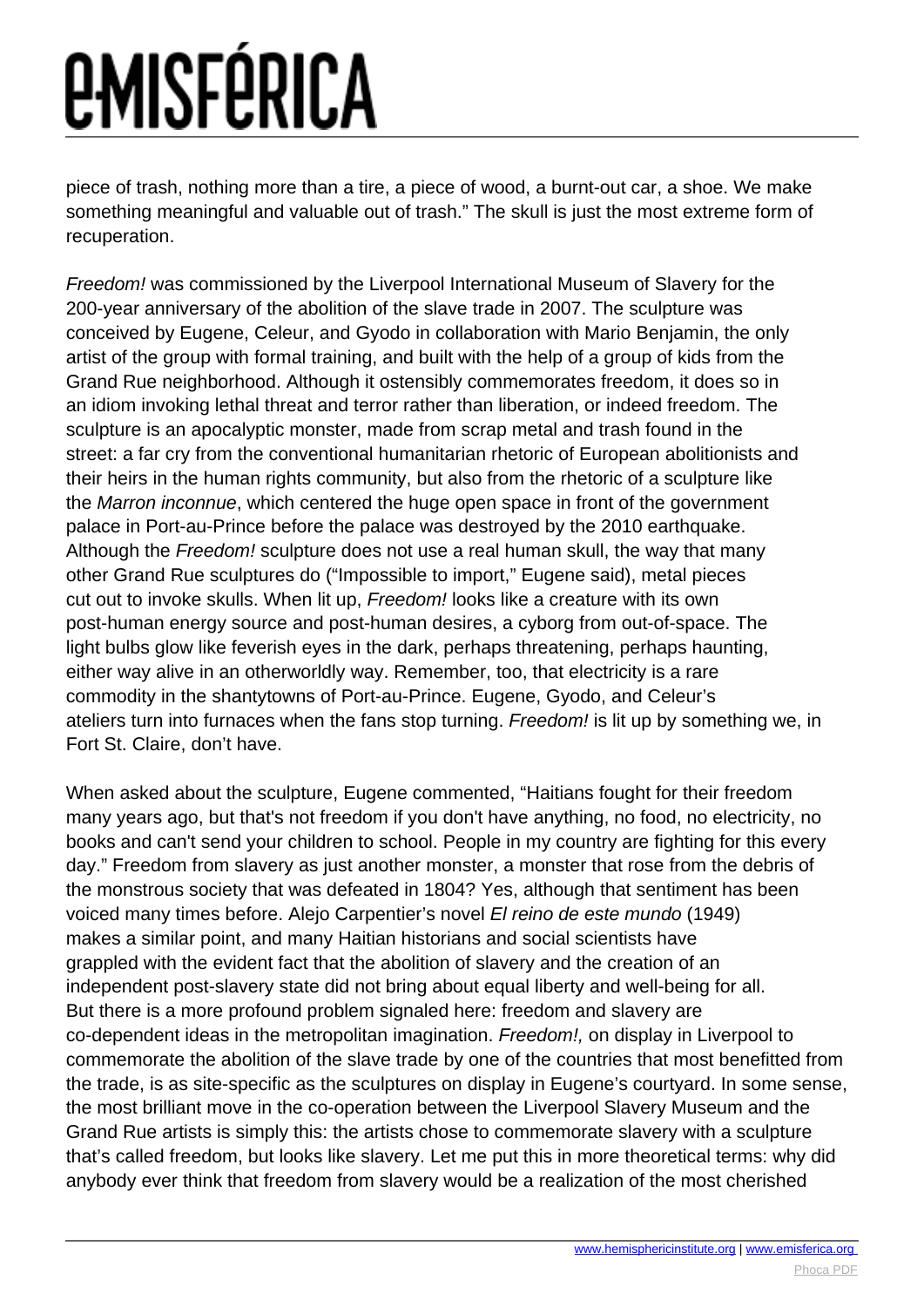human goals, freedom, with an exclamation mark? Why did anybody ever think that freedom means not to be enslaved? Reading Locke with the Grand Rue artists gives us a fairly compelling answer: the extreme exaltation of individual liberty as an unalienable property right and the ultimate definition of what it means to be human is persuasive only when there are beings who are actually not free. One needs to see, imagine, maiming and killing slaves in order to feel quite so exalted by the idea of this freedom.

#### **The Power of the Living over the Dead**

The Power of the Living over the Dead is the title of a sculpture by a relatively unknown Grand Rue artist by the name of Jean Robert Palanquet.



[J](images/e-misferica/11.2_images/112_lg_Fischer_04.jpg)ean Robert Palanquet, The Power of the Living over the Dead,

wood, scrap metal. Photo by Laura Blüer.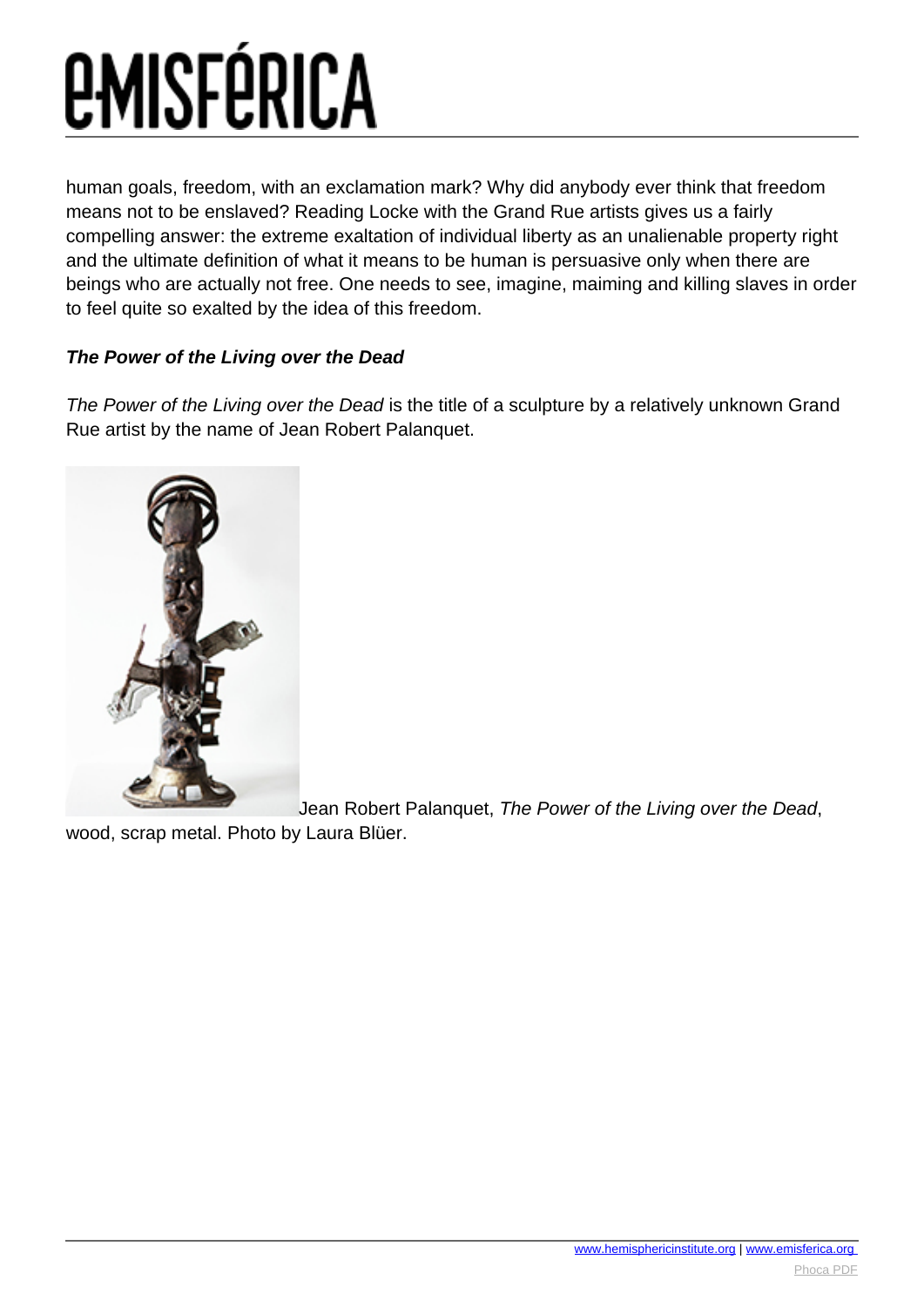

[J](images/e-misferica/11.2_images/112_lg_Fischer_05.jpg)ean Robert Palanquet, The Power of the Living over the Dead, wood, scrap metal. Photo by Laura Blüer.

It is a ghoulish man, probably a bòkò, a vodou scorcerer who "works with the left hand"—i.e. specializes in harnessing the power of the dead in order to produce evil spells, the most extreme form of which is the creation of a zombie. Drawing on the power that emanates from human bones, bòkòs are believed to have the power to call back from the dead a recently deceased person and to turn it into a mindless, robotic slave of the bòkò's will. Note the attitude of the bòkò: with a bat wing stretched out, his back stiffened, and his lips rounded as if in the middle of a word, he seems to be calling out, or perhaps casting a spell. But note too that the zombie itself is not represented: only the bòkò, with his foot on the skull. Arguably it is we, the viewers, who are in the position of the zombie, while Palanquet's carved signature on the sculpture could also be read as the bòkò's name. If the very idea of the zombie is an uncanny transgression of the life-death binarism and as such closely linked to the slavery as social death, to use Orlando Patterson's term, the staging of this sculpture takes the transgression a step further and re-enacts it vis-à-vis the viewer.

Scholars of Afro-Atlantic religions have remarked upon the uncanny presence of the experience of enslavement in vodou ritual and associated mythologies. The worship of the *lwa* is called sevi, a term also used for bonded labor. Spirit possession entails the evacuation of the self and the submission to another's will. While the roots of the zombie myth in the history of slavery are not in dispute, the interpretation of this subliminal presence is rather more controversial—and not just because of the notoriously derogatory image of vodou in U.S. popular culture.<sup>13</sup> In a provocative essay entitled "Free to Be a Slave," Randy Matory has argued that performative enslavement is "a survival guide to the reality of hierarchy, cruelty,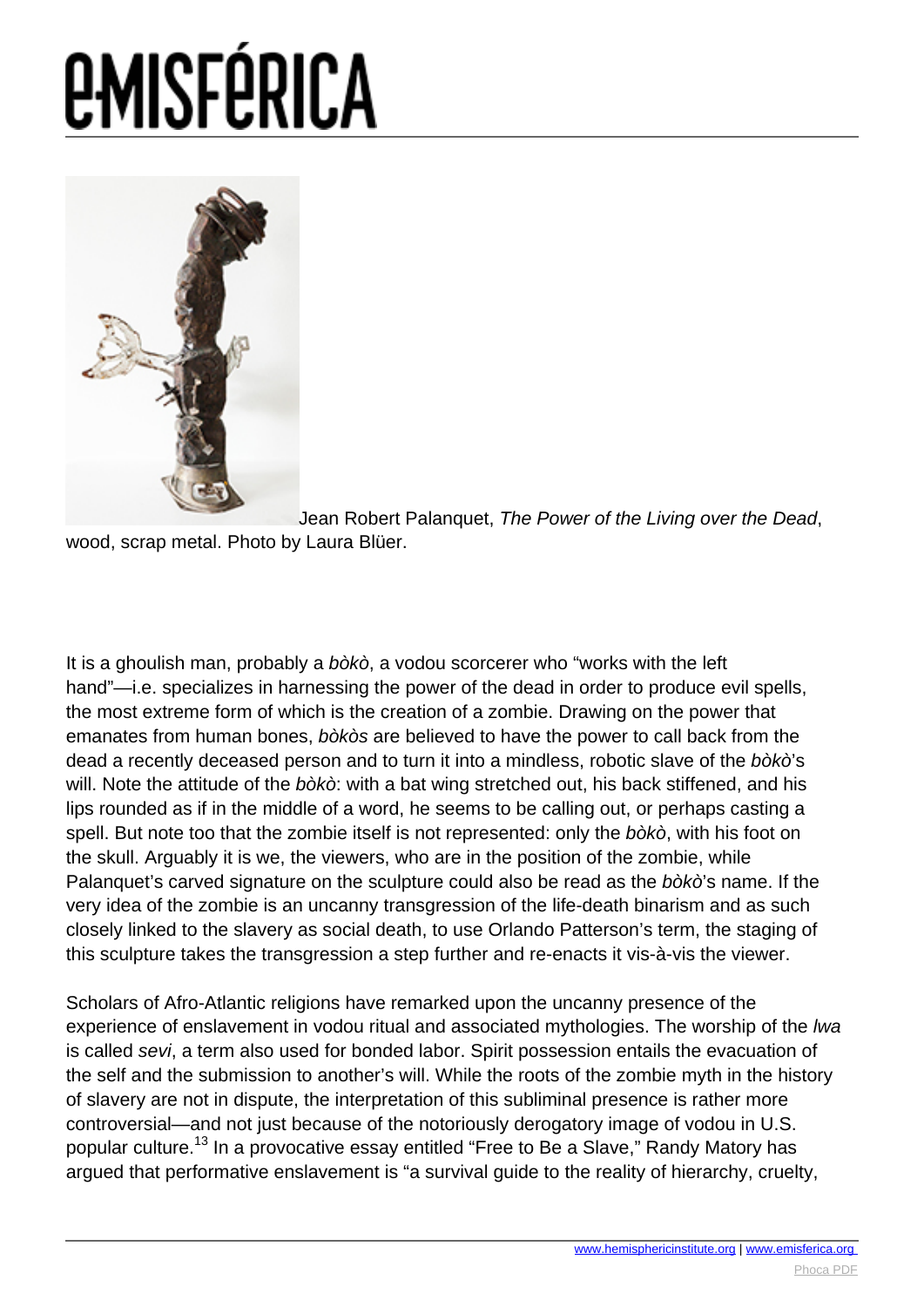and exploitation even in a nominally 'free' world." With a nod to Foucault, he ventures that it may play, for instance, a disciplinary function: "survival often depends on the suspension of dissent" (420). In his conclusion Matory suggests that we read "freedom" and "slavery" as "interdependent metaphors" deployed in "the most diverse local intentions and purposes" (421), rather than as part of a teleology of freedom. Matory does not further unpack what this refusal of teleologies of freedom entails, except that it is a much-needed corrective to the Anglo-American triumphalism that fails to recognize the continuing power of racial hierarchies and disenfranchisement of Afro-descended communities.

As in the case of the Freedom! sculpture, I am suggesting an alternative thought experiment that reroutes our thinking about liberty and enslavement through Palanquet's art work. The figure of the zombie provides a mythical reworking of a scenario where a human being has fallen under the "despotic authority" of another through acts of being seized. The figure of "voluntary servitude," which we see in some medieval and early modern philosophers, seems to reappear in the sevi to the spirits. The zombie, by contrast, is in involuntary servitude. There is no fate more feared in Haiti than that of the zombie, which is subject to the absolute authority of a master. In this sense the zombie can be seen as the most extreme manifestation of a post-slavery traumatic fantasy. Reading Palanquet's sculpture against the backdrop of Haitian folk mythology and religious belief, then, we can see that here, as in Western political philosophy, slavery has deeply penetrated the collective imagination. Like the slave who has forfeited her life and exists as a figure in the capricious will of the master, the zombie only exists in relation to the authority of a bòkò. It is the power relationship between the bòkò and the zombie that is foregrounded in the sculpture. What the rasanblaj of libertarian theory and the work of the atis rezistans reveal is a striking symmetry between Western philosophy and popular arts in Haiti: understanding liberty as a property relation fails to recognize that the slave owner is a bòkò.

And this brings us back to Locke. Unlike his predecessors in natural law theory, Locke did not recognize a right to sell oneself into slavery. Philosophers and intellectual historians typically claim that this was for religious reasons. As a devout pietist, Locke would have believed that God gives human beings their lives, and they have no right to sell what is not theirs in the first place. That may be true. However, Locke's account of legitimate enslavement is far more suitable to Atlantic slavery than the ones conjured by medieval and early modern theorists, who worked from a long list of imaginary scenarios that legitimized and legislated various forms of enslavement. Let us reconstruct the argument step by step:

This Freedom from Absolute, Arbitrary Power, is so necessary to, and closely joined with a Man's Preservation, that he cannot part with it, but by what forfeits his Preservation and Life together. (§23)

At first sight, this might sound like an unconditional exultation of freedom: freedom equals life. Except, if we look more closely, there is a little twist here: an implied hypothetical condition,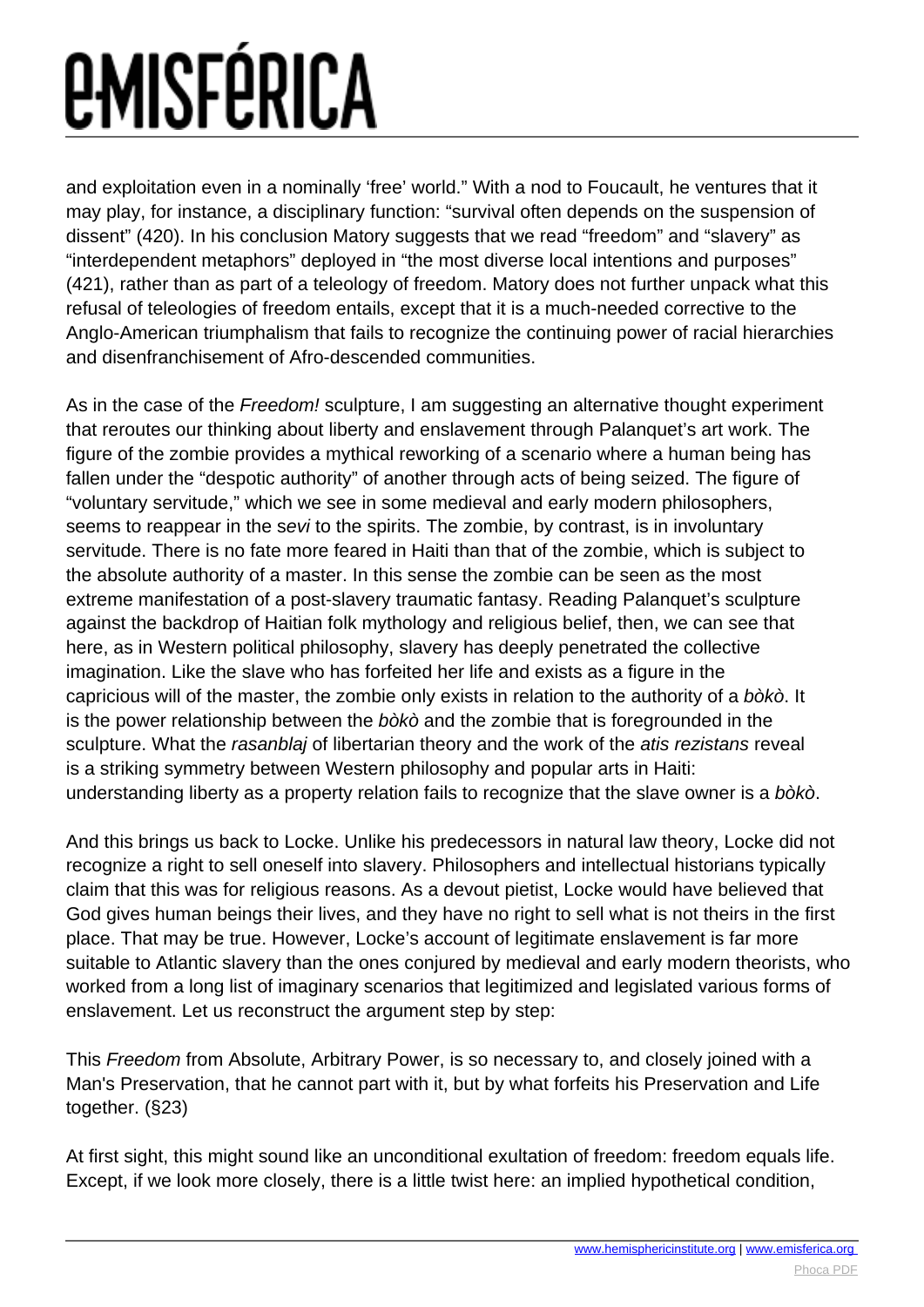signaled through the "forfeiture of life" that makes the loss of freedom imaginable and justifies us being tied to another's "absolute, arbitrary power" and live as if dead. The paragraph continues:

For a Man, not having the Power of his own Life, cannot, by Compact, or his own Consent, enslave himself to any one, nor put himself under the Absolute, Arbitrary Power of another, to take away his Life, when he pleases. No body can . . . take away his own Life, [and] cannot give another power over it. Indeed having, by his fault forfeited his own Life, by some Act that deserves Death; he, to whom he has forfeited it, may . . . delay to take it, and make use of him to his own Service, and he does him no injury by it. For, whenever [the slave] finds the hardship of his Slavery out-weigh the value of his Life, 'tis in his Power, by resisting the Will of his Master, to draw on himself the Death he desires. (§23)

This is a truly remarkable passage: not content with the rudimentary subjectivity that is preserved by the inherited scenario of self-sale, Locke conjures a scenario that renders the slave as zombie. Once we have gone through the fantastical backdoor of "forfeiture" (which is explained, in the most cursory way, as the loss of the right to life and liberty on account of having engaged in an unjust war), we are in a shadow realm where all rules of humanity are suspended. In fact, the unfree human is not human at all:

For having quitted Reason, which God hath given to be the Rule betwixt Man and Man, and the common bond whereby human kind is united into one fellowship and societie . . . , and so revolting from his own kind to that of Beasts, by making Force which is theirs, to be his rule of right, he renders himself liable to be destroyed by the injur'd person, and the rest of mankind, . . . as any other wild beast, or noxious brute, with whom Mankind can have neither Society nor Security" (§ 172)

The rhetoric in this passage deserves our attention. There is a notable tinge of jouissance or surplus enjoyment—and the almost gleeful embrace of an imaginary where utter dehumanization is not only permissible, but warranted. It is remarkable that Locke even suspends the (Christian) ban on suicide once we are "on the other side": the slave can bring about his own death by resisting the master's will.

Political theorists have grappled with this scenario for several decades: did Locke actually believe that the incursions of the Royal Africa company constituted "just war"? Is Locke merely being evasive, or contradictory? At least one theorist finds his argument so far fetched that he proposes that it is a reductio ad absurdum of the slave trade and thus, in fact, an anti-slavery argument (Uzgalis 1998). While that is a minority view, others believe that Locke may indeed have tried to justify Atlantic slavery, but did a phenomenally bad job at it (Farr 2008). But did he really do such a bad job? We must not forget that Locke actually knew quite a bit about the Atlantic trade and the realities of American plantation slavery. Rather than seeing Locke as equivocating and disavowing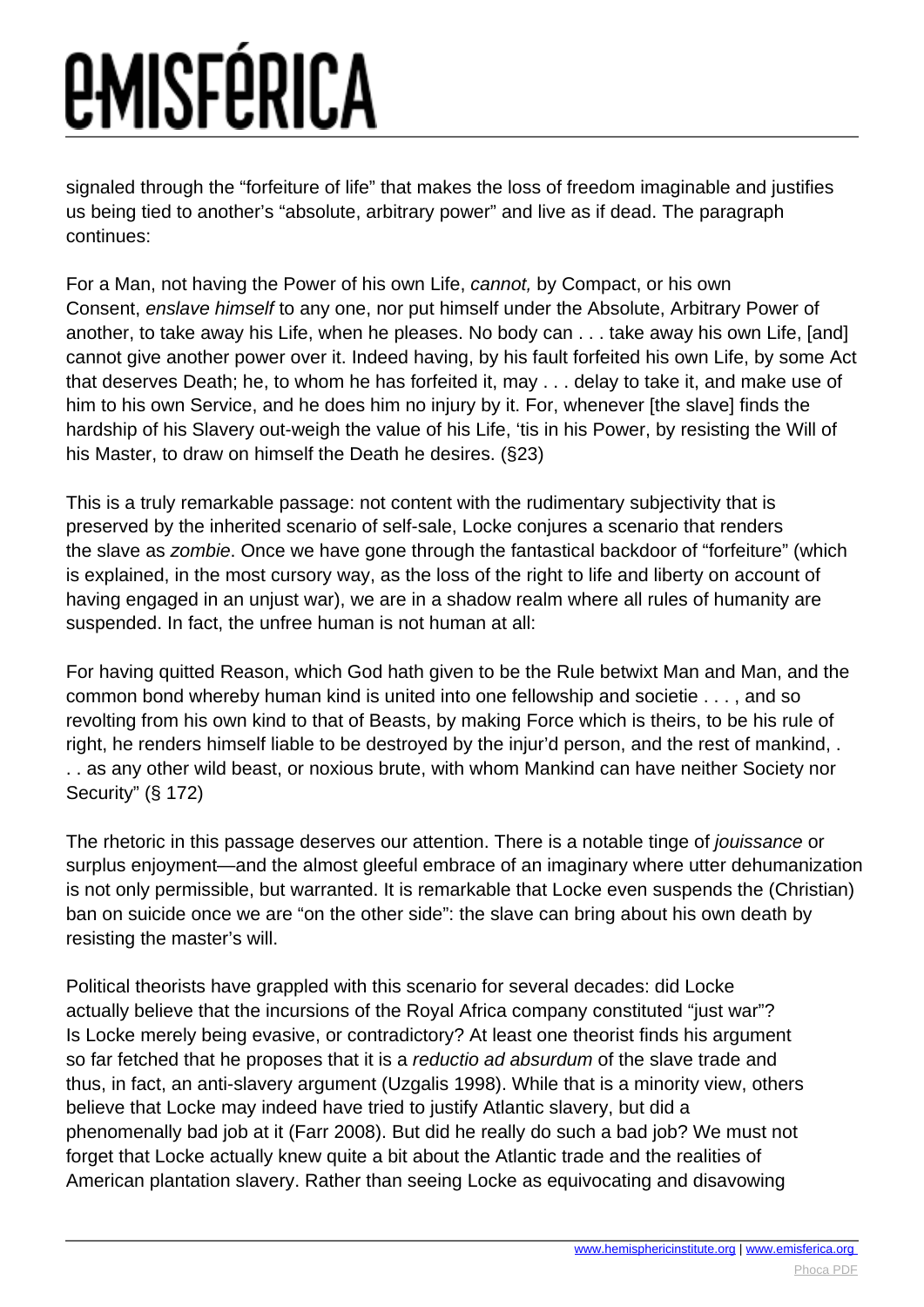knowledge he had (a critical reading that post hoc insulates his political theory against any infection from his views on slavery), it makes more sense to think of Locke devising a political theory that actually responds to the realities of Atlantic slavery. Reserving self-ownership for non-slaves, he creates a class that did not exist in classical and medieval theories of slavery: a class devoid of even the most rudimentary rights. By deriving legitimacy for the practice of enslavement through the figure of the prisoner of war who has forfeited his life, Locke is able to construct a slave-owner with unlimited authority over his slaves, including a right to inflict grave bodily harm and end a slave's life. "Forfeiture" (a term with minor importance in property law) appears here in a key position. Along with "nature" and "contract" (two very solid, first order concepts), "forfeiture" is a "source of authority": nature justifies "paternal authority," contract "political authority," forfeiture "absolute, despotical authority".

Under the pressures of a modern idea of universal unalienable liberty, a monstrous logic is born. If there can be slaves at all, they have to be more thoroughly dehumanized than is ordinarily imaginable. Locke's descent into sadistic fantasy is not just an accident or a bizarre personal inclination, much less a contradiction. It is in fact structurally required. Part of this complete dehumanization is that the enslavement has to be involuntary: if the slave for some reason agreed to lifelong servitude and absolute submission to a master's will, it would be an inadmissible contract because, the reasoning goes, you have no rights over your own life. It is crucial for this turn of argument that slavery not be voluntary—a far more accurate account of Atlantic slavery than commentators have been willing to admit. Like the spell of a sorcerer, "forfeiture" splits open the binarism of "life and death" and gives birth to a ghoulish third state of suspended death: the zombie, as invented not by the Haitian bòkò, but by John Locke. The dispute over whether Locke meant to offer an account of legitimate slavery or not matters less than the fact that he offered an account of enslavement that closely matches the realities of Atlantic slavery and that that account shaped his political vocabulary. Unlike his predecessors, who used the self-sale argument as a justification for the practice of slavery, thereby preserving certain entitlements for the enslaved subject, Locke dispenses with the niceties of rudimentary subjectivity and rights. His account of slavery is a truly modern one: it envisions ownership as unlimited control over a subject turned object through the stripping of all ties of social obligation, belonging, and traditional protection. It is only on the basis of that possibility that the idea that you own yourself gains traction and can become the benchmark for what must be guaranteed in a just society.

#### **Conclusion**

I started drafting this essay in August 2014. While we were waiting for the Grand Jury verdict in the death of Michael Brown, more unarmed black men were killed by white police officers: Rumain Brisbon in Phoenix; Akai Gurley, walking down an unlit stairwell in a housing project in East New York; Tamir Rice, a twelve-year old boy wielding a toy gun, in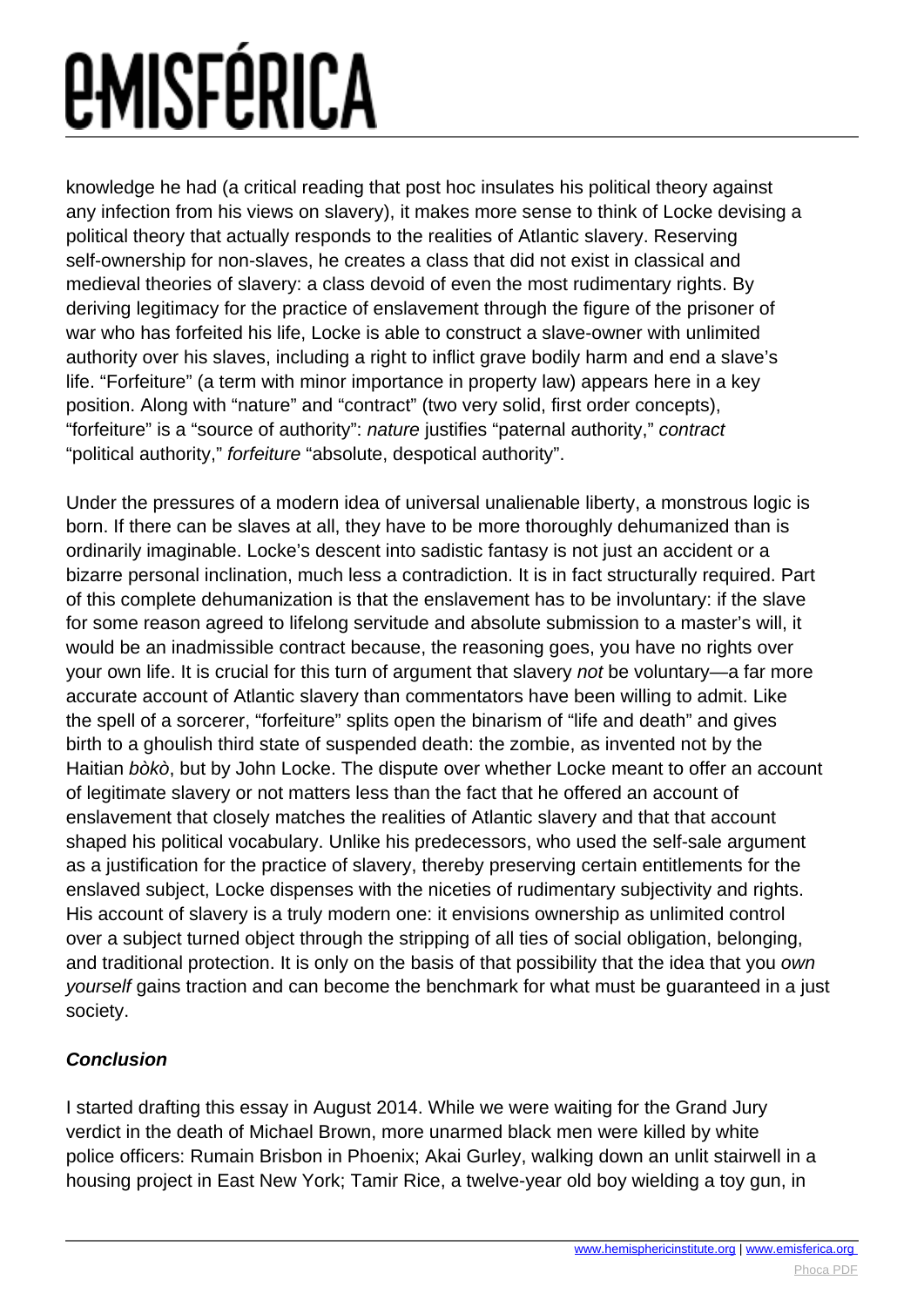Cleveland. And the list goes on.<sup>14</sup> In some cases, the killings are deemed "accidents." In others, minor infractions are ferried out as justifications of the use of lethal force. Then the Grand Jury verdict in Eric Garner's death came down. Mainstream media keep insisting on reporting on the "violence" (or, in the absence thereof, "non-violence") of protests, while referring to police action as "coercion," or, at most, "use of deadly force."<sup>15</sup> The execution-style murder of two police officers in Bedford-Stuyvesant by a lone gunman on 20 December 2014 led to further escalation of a rhetoric that justifies the deployment of violence outside the constraints of the judicial process and in disregard of any notion of proportionality. Eric Garner was selling contraband cigarettes. Michael Brown appears to have stolen some cigarillos. Much like the scenario of "forfeiture"—the gothic trapdoor through which bodies had to pass before they could be submitted to an authority with "a right to maim . . . and to kill"—iterative scenarios are presented that purport to tell us that such infractions of property law, no matter how trivial they might be at first sight, are sufficient to unleash executive violence in all its force. It is one of the deep ironies of Western political philosophy that the most exalted notions of liberty as inalienable property are also the ones with the deepest roots in Atlantic slavery and the institutional dispensation of violence without constraints. Political philosophers have traditionally argued that Locke's philosophy of liberty is incompatible with the reality of Atlantic slavery. Locating Locke in a rasanblaj of texts and works of art that reflect the Afro-Atlantic experience forces us to recognize that Locke's foundational concepts in fact capture the brutality of those realities in ways that forever changed the language of political philosophy and, along the way, shaped our understanding of legitimate violence.

**Sibylle Fischer** teaches at New York University, where she holds appointments in the Department of Spanish and Portuguese, the Center for Latin American and Caribbean Studies, and the Department of History. She is the author of Modernity Disavowed: Haiti and the Cultures of Slavery in the Age of Revolution, which won book awards from the Modern Language Association, the Latin American Studies Association, the Caribbean Cultural Studies Association, and the Caribbean Philosophical Association. Fischer has written numerous essays on Caribbean history, culture and political thought, and is currently working on a book on Spanish American Independence, Simón Bolívar, and the racial imaginary.

#### **Notes**

<sup>1</sup> There is by now a substantial body of work on the *atis rezistans* in Port-au-Prince. While there have been local exhibits of the Grand Rue artists' work (e.g. the controversial Fete de la Sculpture, July 2007, organized by FOKAL and the Institut Français d'Haïti), the local art market has remained difficult for the Grand Rue artists. There have been important international exhibitions, including In Extremis: Death and Life in  $21<sup>st</sup>$ -Century Haitian Art (Fowler Museum, UCLA, Los Angeles, September 16, 2012 – January 20, 2013) and Haïti: Deux Siècles de création artistique, currently showing in the Grand Palais in Paris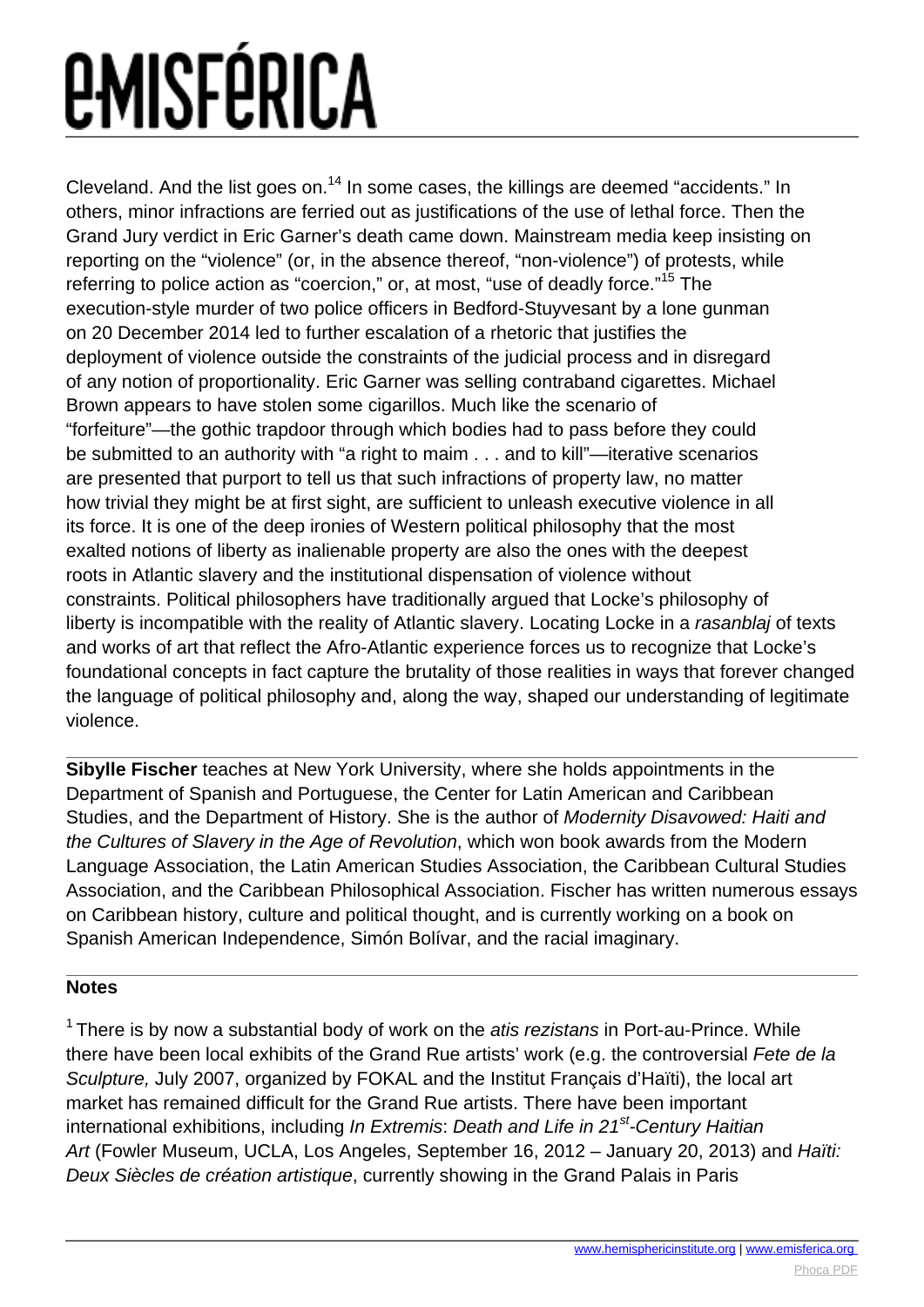(November 19, 2014 – February 15, 2015). Grand Rue is also the site of the Ghetto Biennale, which began in 2009 with an invitation to artists around the world to visit the ateliers of the atis rezistans for a week of collaborative work and discussion. See especially the essays Katherine Smith, Don Cosentino, and Leah Gordon in Cosentino 2012.

 $2$  In the study of the cultures of the Black Atlantic and Afro-Atlantic religions, the significance of the history of racial slavery for moral and political thought has received considerable attention. Gilroy (1993: 201) assigns a "redemptive power of suffering" to the historical experience of enslavement; Matory (2008) studies the vocabulary of service and possession in Afro-Atlantic religions; Dayan (1998: 71-78) argues that spirit possession reworks the experience of enslavement, but entails an element of courtship and voluntary submission.

 $3$  The current consensus among mainstream philosophers and political theorists seems to be that John Locke somehow contradicted himself when he spoke of slavery as a legitimate social arrangement (Farr 2008). In this view, slavery becomes a deplorable, but ultimately contingent issue in Locke. There is a small, but important body of critical work, developed mostly by Afro-American philosophers (Boxill and Hill 2001, Lott 1998, and Mills 1997), who have insisted on the centrality of race and racism in Western philosophy. By and large, this work focuses on one of two questions: (1) do the philosophical texts under discussion embrace racist beliefs, and (2) do the texts under discussion give an appropriate account of what is wrong with slavery? The work of political theorists Carole Pateman and Barbara Arneil, who both argue that the Lockean legacy is ultimately one of exclusionary citizenship, also deserves special mention. This essay builds on the exemplary scholarship of all these scholars, but takes the questions in a different direction by asking whether Atlantic slavery shaped philosophical vocabularies even where issues of race and enslavement are not the apparent subject.

<sup>4</sup> There is by now a substantial literature that explores the connections between the imperial enterprise and domestic liberalism in Britain. See Armitage (2012) for a discussion. This essay is not concerned with the issue of liberalism and empire, but with the very different issue of libertarian rights conceptions and the centrality of the language of property.

 $5$  As Armitage (2004) has shown, it is overwhelmingly likely that Locke worked on revisions to the Fundamental Constitutions of Carolina while drafting the relevant sections of the Second Treatise. The inclusion of language from the Second Treatise in the constitution to characterize the relationship between slave owner and slave ("absolute power and authority") can be traced to Locke himself.

<sup>6</sup> See Pateman (2002) for an exhaustive review of the literature on "self-ownership." Pateman proposes that we distinguish between "self-ownership" and "property in the person." Unlike most theorists, Pateman discusses the thought experiments of "self-enslavement" and mentions the history of slavery, though she, too, sidesteps the question of the impact of slavery on our political vocabulary.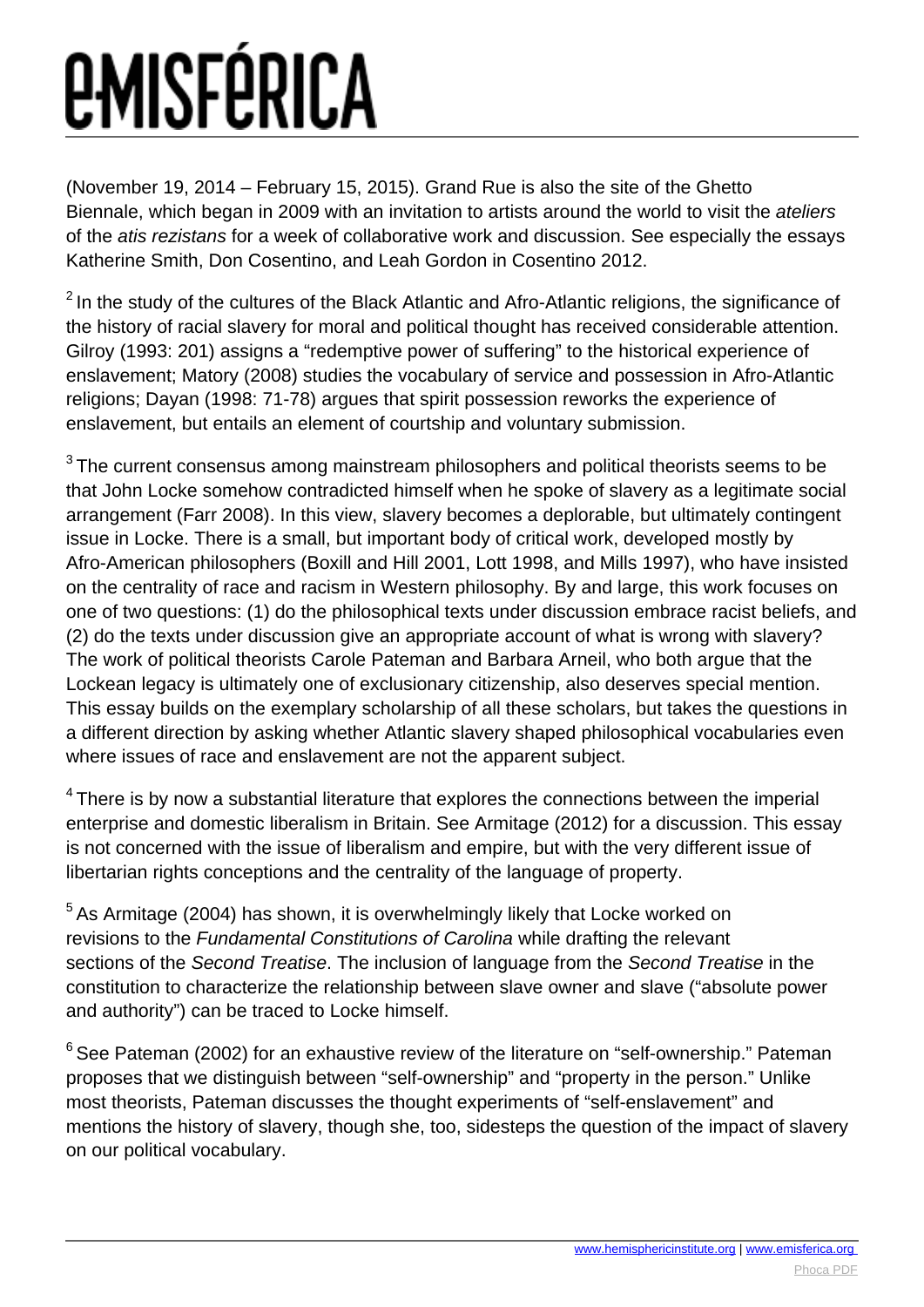$7$  For a discussion of the modern or premodern origins of the notion of self-ownership and Locke's place in this scholarly debate, see Tierney 2006, 175.

 $8$  Tierney (2006: 193) notes that Locke's concept of slavery is a radical departure from his predecessors in the natural law tradition, but does not interrogate the significance and cause of this departure. For an interesting comparison between Hobbes and Locke on slavery see Lott (1998a).

<sup>9</sup> For Locke's contribution to the Fundamental Constitutions of Carolina, see Armitage's groundbreaking work.

 $10$  "I confess, we find among the *Jews*, as well as other Nations, that Men did sell themselves; but, 'tis plain, this was only to *Drudgery*, not to slavery. For, it is evident, the Person sold was not under an Absolute, Arbitrary, Despotical Power. For the Master could not have power to kill him, at any time, whom, at a certain time, he was obligated to let go free out of his Service: . . . he could not, at pleasure, so much as maim him, but the loss of an Eye, or Tooth, set him free, *Exod. XXI.*" (§25). Locke's defense of slavery was not taken up by slave-owners in the Americas, who preferred racialized versions of the Aristotelian idea of "natural slaves" and typically maintained that enslavement benefitted those enslaved since it brought them into contact with civilization. For the purpose of my argument, this does not matter.

 $11$  The account of the history of the Grand Rue artists is based on personal interviews with André Eugene, Jean Hérard Celeur, Frantz Jacques aka Gyodo, neighbors in the lakou, and Port-au-Prince journalists and politicians who played a role in the emergence of the movement, 2008-2010. Many thanks to the friends and colleagues who have helped me with introductions, local logistics, and translation, especially Lydie Dubuisson, Leah Gordon, Daniel Morel, and Katherine Smith.

 $12$  For a particularly interesting take on the role of death in vodou ritual see Smith (2012).

 $13$  On zombies in vodou ritual and contemporary popular culture, see McAlister (2012).

 $14$  The phrase "as we were waiting" is borrowed from Robin Kelley's powerful account in Counterpunch, 10 December 2014.

 $15$  As an editorial for the Boston Review after the Ferguson verdict rightly points out, we say "violence" when we perceive a lack of moral justification. And access to justification is decidedly unequal. Boston Review, 25 November 2014.

#### **Works Cited**

Armitage, David. 2004. "John Locke, Carolina, and the Two Treatises of Government." Political Theory 32, 602 – 627.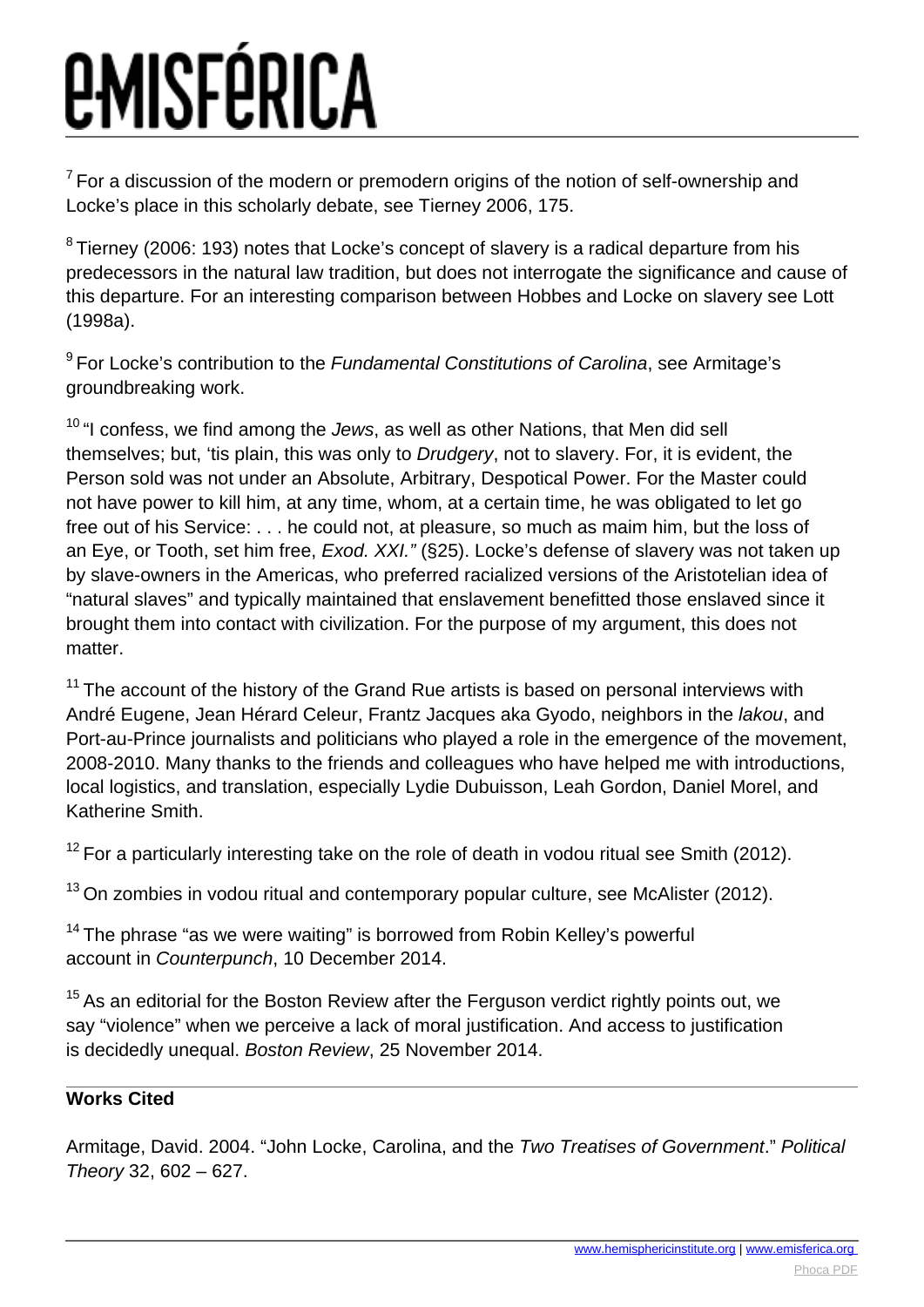-. 2012. "John Locke: Theorist of Empire?". In *Empire and Modern Political Thought* ed. Sankar Muthu. Cambridge: Cambridge University Press, p. 84-111. Arneil, Barbara. 2004. "Citizens, Latent Citizens and Non-citizens: An American Legacy of Exclusion and Inclusion." Paper presented at Yale University Conference Tercentenary of John Locke's Death, October 2004.

Boxill, Bernard and Thomas E. Hill (eds.). 2001. Race and Racism in Modern Philosophy. Oxford: Oxford UP.

Cosentino, Donald J. (ed.). 2012. In Extremis: Death and Life in 21<sup>st</sup>-Century Haitian Art. Fowler Museum at UCLA, Los Angeles, 2012.

Cosentino, Donald J. "Gede Rising." In Cosentino 2012, 25-75.

Dayan, Joan (Colin). 1998. Haiti, History, and the Gods. Berkeley, Los Angeles: U of California Press.

Farr, John. 2008. "Locke, Natural Law, and New World Slavery." Political Theory, vol. 36, 4, 495-522.

Gilroy, Paul. 1993. The Black Atlantic: Modernity and Double Consciousness. Cambridge, Mass.: Harvard UP.

Gordon, Leah. 2012. "Gede: The Posterboy for Vodou." In Cosentino (2012) 101-114.

Locke, John. 1960. Two Treatise of Government [1689]. Ed. Peter Laslett. Cambridge: Cambridge UP.

Lott, Tommy. 1998a. "Early Enlightenment Conceptions of the Right of Slaves." In Lott 1998 b, 99-130.

———. 1998b. Subjugation and Bondage: Critical Essays on Slavery and Social Philosophy. Lanham, Boulder, New York, Oxford: Rowman & Littlefield.

Matory, Lorant. 2008. "Free to Be a Slave: Slavery as a Metaphor in the Afro-Atlantic Religions," in Africas of the Americas: Beyond the Search for Origins in the Study of Afro-Atlantic Religions, ed. Stephan Palmié, 351-380.

McAlister, Elizabeth. 2012. "Slaves, Cannibals, and Infected Hyper-Whites: The Race and Religion of Zombies." Anthropological Quarterly 85 (2): 457-486.

Mills, Charles. 1997. The Racial Contract. Ithaca: Cornell UP.